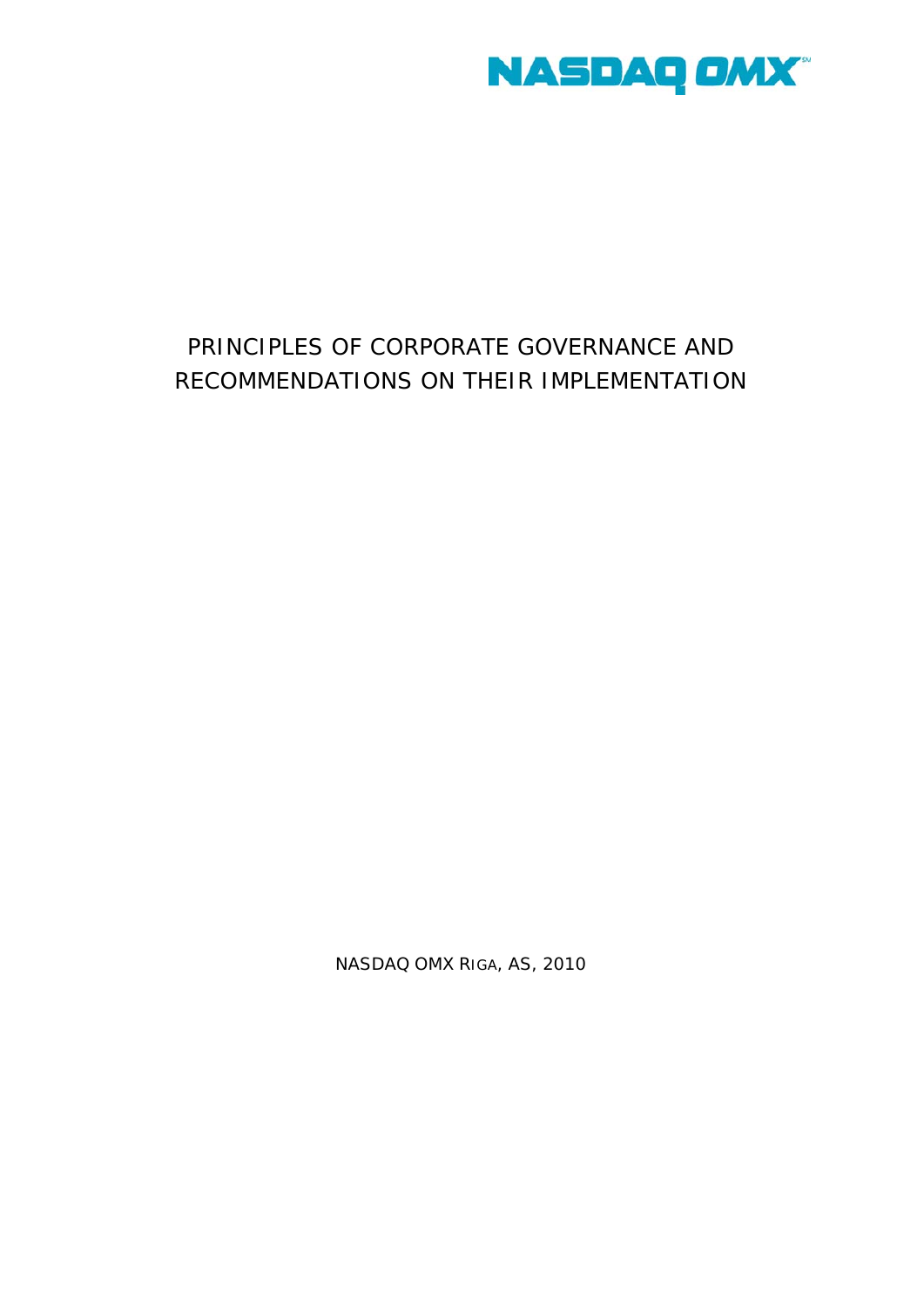## Foreword

In this dynamic and challenging age, when the understanding about good corporate governance is constantly changing, the Exchange NASDAQ OMX Riga has revised and supplemented the principles of corporate governance and the recommendations of their implementation following the trends prevailing in the European economies as well as elsewhere in the world. Amendments have been made taking into consideration the last European Commission recommendations for the remuneration of directors of listed companies.

The aim of the Recommendations is not only to improve the quality of corporate governance of the companies listed on the stock exchange and strengthening overall business ethics in Latvia, but also to promote the public and business awareness of the importance of qualitative governance and to promote the financial and strategic objectives of a company.

The phrase "good corporate governance" with each passing day is becoming increasingly more important and is no longer a novelty to us; today nobody discusses the necessity and importance of good corporate governance as it has proven to be important.. "Comply or explain" principle is still not a mandatory obligation to the company to reshape their corporate governance according to the recommendations, but it allows the investor to understand the specifics and nuance of corporate governance practiced used by each single company. Analyzing the previous "comply or explain" statements, we can conclude that the companies are evaluating the efficiency of each recommended principle and applicability to the company business and specifics, and, companies instead of perceiving them as a compelling demand, are using the recommendations as best practice.

These changes in the recommendations are unlikely to be the final and last ones. Still, the main goal and task will always remain unchanged – to create a uniform and convenient system for enhancing corporate governance and for solution of any discrepancies, and to support the company management in its efforts to attain the company's strategic goals in the most efficient manner and to increase the company value as much as possible.

The changes to the Recommendations are effective as of June 1, 2010, meaning that starting with 2011 the companies will have to provide their "comply or explain" reports following this new version of the Principles of Corporate Governance and Recommendations on their Implementation.

Riga,May 2010

Daiga Auziņa – Melalksne NASDAQ OMX Riga, AS Chairman of Management Board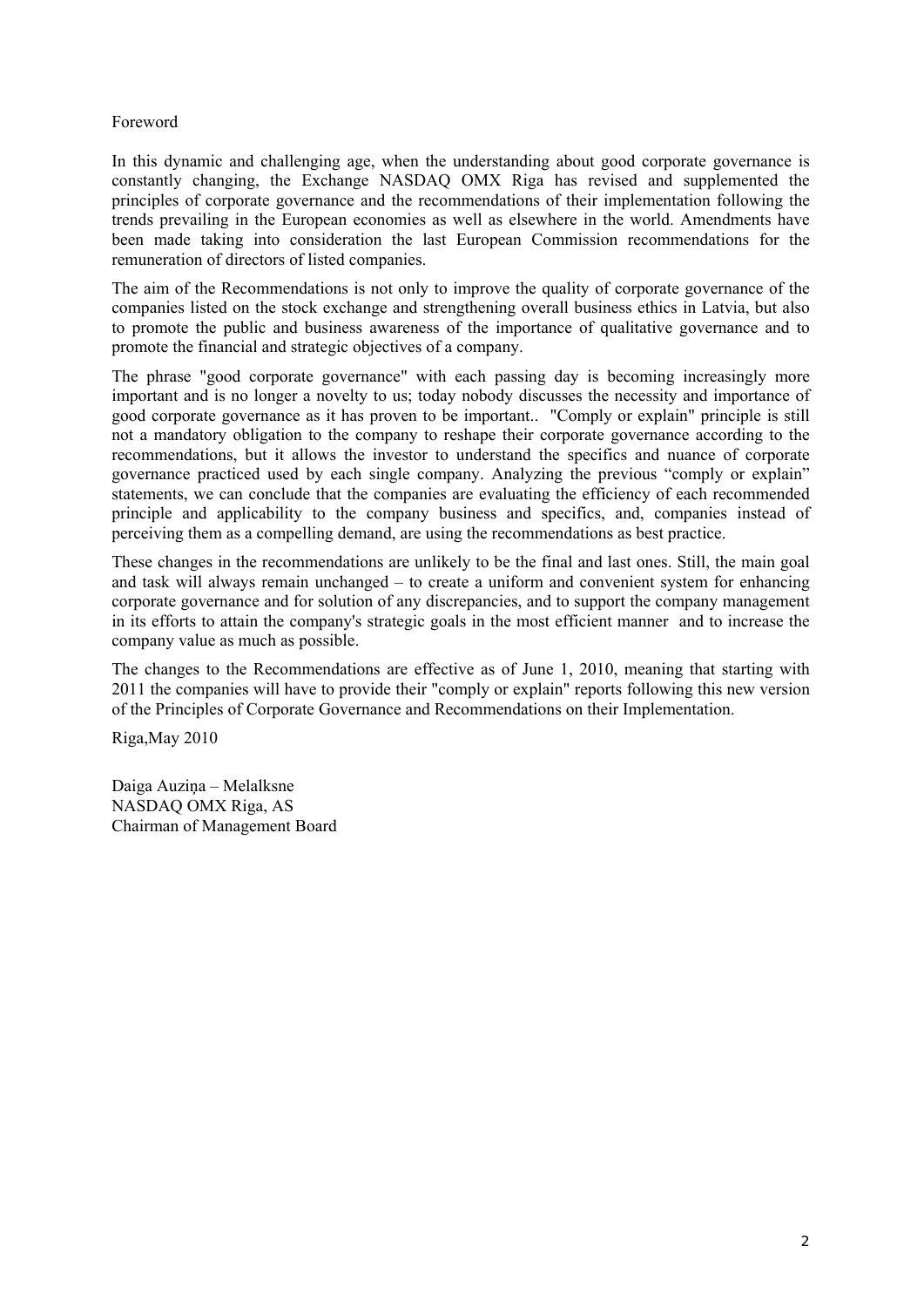# **TABLE OF CONTENTS**

| 3. Implementation of the principles of corporate governance in the Issuer's activity 4       |  |
|----------------------------------------------------------------------------------------------|--|
|                                                                                              |  |
| <b>SHAREHOLDERS' MEETING</b>                                                                 |  |
| 1. Ensuring shareholders' rights and participation at shareholders' meetings  5              |  |
| 2. Participation of members and member candidates of the Issuer's management institutions at |  |
|                                                                                              |  |
| BOARD.                                                                                       |  |
|                                                                                              |  |
|                                                                                              |  |
|                                                                                              |  |
|                                                                                              |  |
|                                                                                              |  |
|                                                                                              |  |
|                                                                                              |  |
|                                                                                              |  |
|                                                                                              |  |
|                                                                                              |  |
|                                                                                              |  |
|                                                                                              |  |
|                                                                                              |  |
|                                                                                              |  |
|                                                                                              |  |
|                                                                                              |  |
| <b>ANNEX III</b>                                                                             |  |
|                                                                                              |  |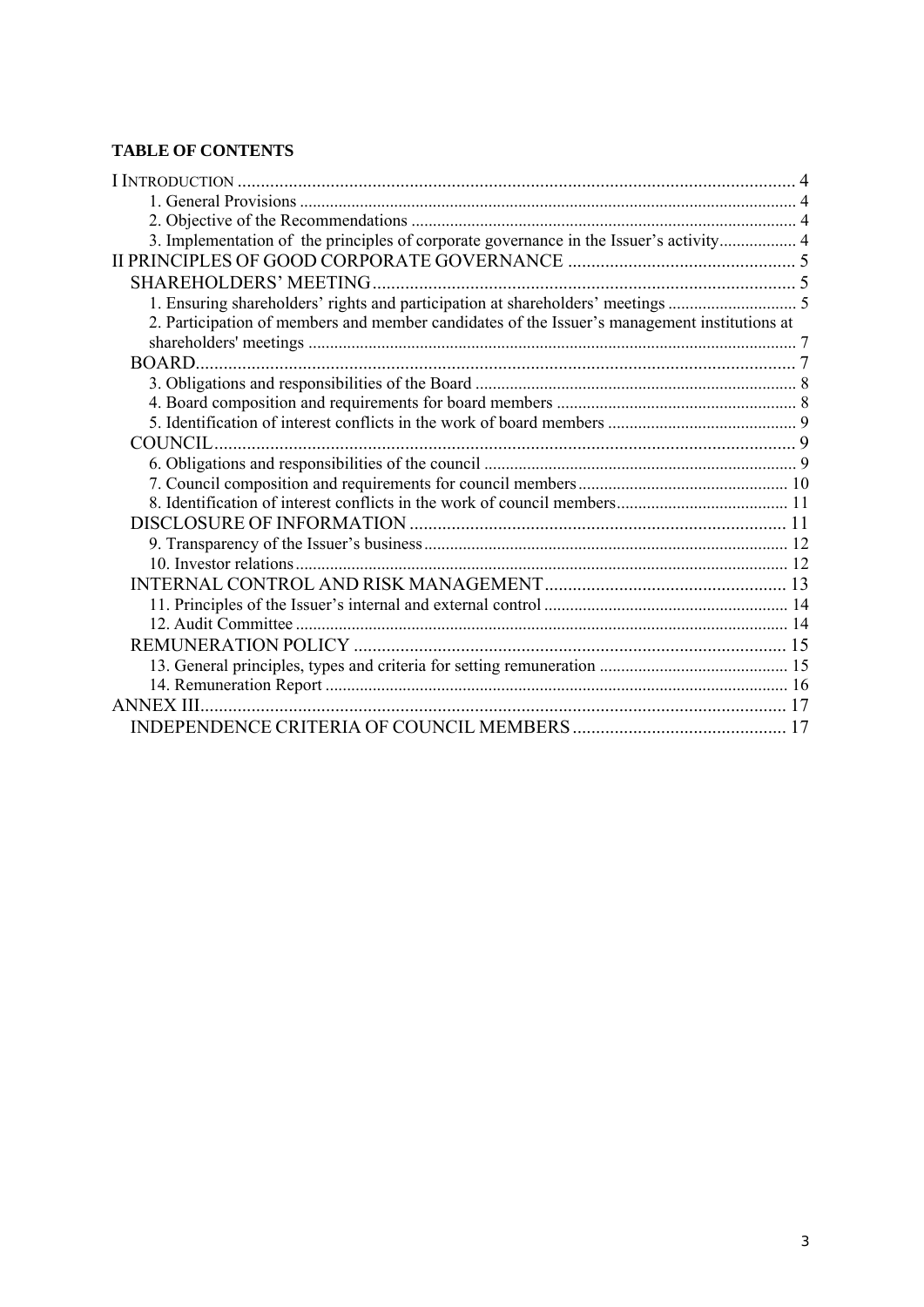## **I INTRODUCTION**

## **1. General Provisions**

1. Legal acts of the Republic of Latvia and the regulatory acts related thereto set forth the specific provisions to be complied with by the capital companies that are listed in a regulated market in Latvia in relation to their administration and disclosure of information. Nowadays, it is the disclosed financial and non-financial information that is very important in the evaluation of the business of a capital company, therefore, it can be surely said that it is required for capital companies to implement a strictly determined procedure for the provision of internal and external accounts and to ensure timely disclosure of substantial information.

The objective and aim of corporate governance is to increase the value of a company but it can be implemented only if all the interests and rights of shareholders are complied with.

2. The basis of any corporate governance is the determination of the powers of the council and the board of a capital company, balancing their skills, experience and also independence in accordance with the business type and volume of the company. The most essential are honesty, independence, responsibility and compliance with ethical principles of the persons who might affect the strategy and financial independence of the Issuer, and the council should consist of good professionals with high principles of moral.

Taking into account that it is impossible to specify one uniform best cooperative governance model that could be applied by all the Issuers to equally efficient extent, these recommendations provide a summary of the key principles that should be considered as the basis of the best corporate governance.

3. These Principles of Corporate Governance and Recommendations on their Implementation (hereinafter – the Recommendations) have been prepared taking into account the requirements for capital companies laid down in the legal acts of the Republic of Latvia as well as the recommendations of the European Union and the OECD (Organization of Economic Cooperation and Development) on the governance of capital companies. The principles of corporate governance should be complied with not only by the capital companies the shares of which are listed on the regulated market organized by NASDAQ OMX Riga (hereinafter – the Stock Exchange) – they are recommended to any other capital company.

# **2. Objective of the Recommendations**

4. A quality governance and transparency of the capital companies the stocks of which are included in the market regulated by the Stock Exchange (hereinafter – the Issuers) becomes more and more significant a criterion for investors when choosing the object of investments. The objective of these Recommendations is to facilitate the transparency of the Issuers' business and to improve the disclosure quality, which would, in its turn, facilitate the interest of local and foreign investors about the stocks of the Issuers that are listed on the Stock Exchange, as well as the reliability of securities in the market of Latvia on the whole.

5. Since the governance of the Issuers is based on the legal acts binding to the Issuers, these Recommendations are intended to supplement the procedures laid down in such legal acts.

6. For the purposes of these Recommendations the term "corporate governance" shall mean a system by means of which the business of the Issuer is organized. Corporate governance is a set of measures for attaining the Issuer's business objectives, monitoring the Issuer's business and assessing and managing risks thereof.

## **3. Implementation of the principles of corporate governance in the Issuer's activity**

7. The Issuers are called on to evaluate and implement the principles of good corporate governance referred to herein as a confirmation of the fact that the Issuer is interested in protecting the rights of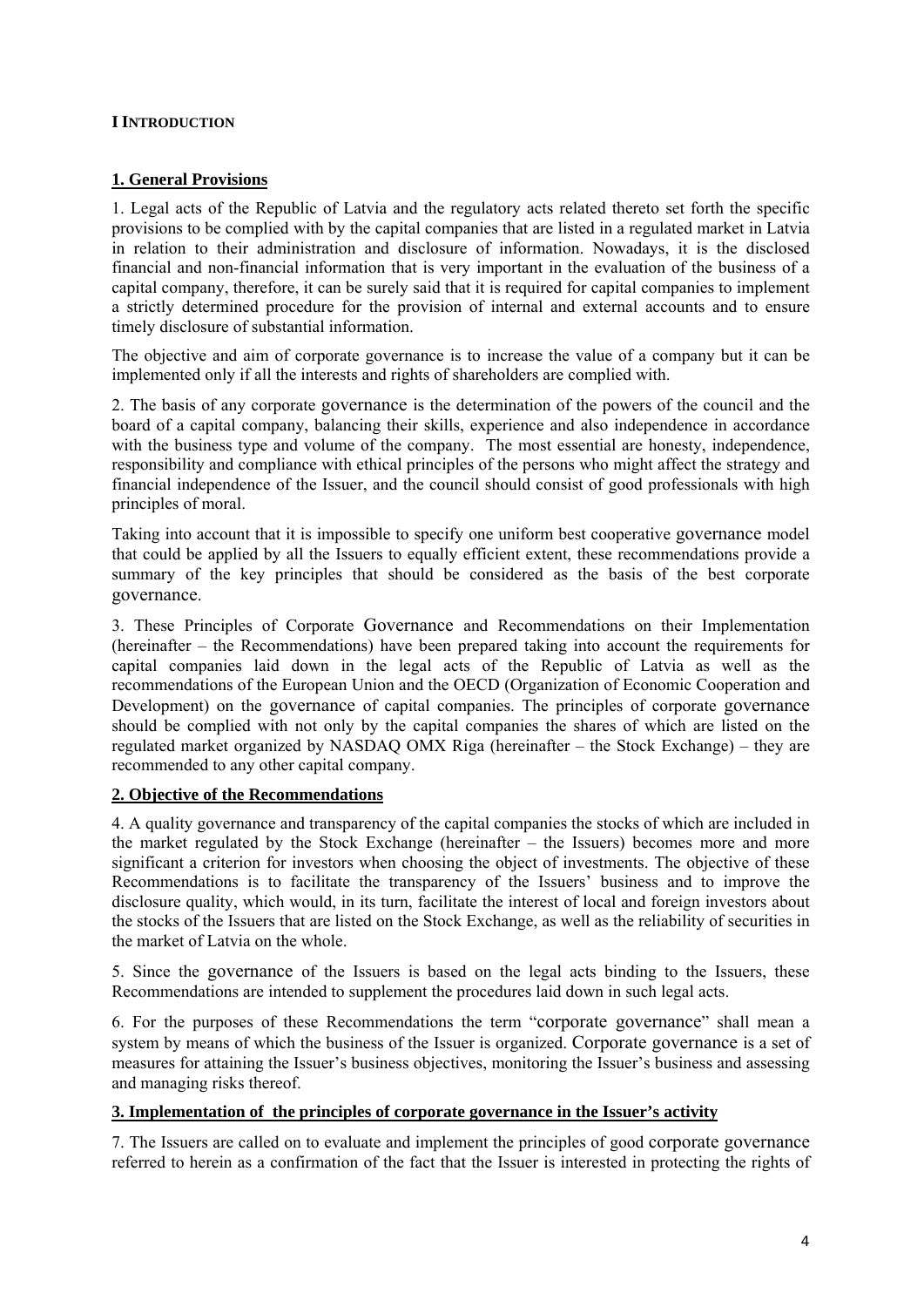its shareholders and ensuring their interests. Every Issuer shall have the right to free choice whether to apply these principles in their activity and to what extent.

8. The Issuers are asked to acquaint also their shareholders with these principles for them to evaluate these principles and the necessity to implement them in the activity of the Issuer adequately. It is important to acquaint shareholders with the principles of corporate governance in cases when it is required to adopt specific decisions for the implementation of separate principles, e.g. in case of amendments to the statutes of the Issuer or other organizational documents which are approved by the shareholders' meeting.

9. On the implementation of the corporate governance principles in their business, the Issuers shall prepare the Corporate Governance Report (hereinafter – the Report) that shall be prepared in compliance with the principle "comply with or explain".

Since the Issuers have freedom of choice as to what principles to implement in their business and to what extent to apply them, then the Issuers are asked to provide in their Reports information on what principles and in what way the Issuer has implemented. If any principle is not applied or applied partially, the Issuer shall provide in its Report the information on the circumstances due to which the principle in question is not or cannot be implemented.

When preparing the Report, the Issuers shall take into account the principles referred to in this document on the implementation of corporate governance principles.

10. The Issuers shall provide the Report together with the annual report within the term set by the Stock Exchange as well as publish the said information on its website on the Internet.

## **II PRINCIPLES OF GOOD CORPORATE GOVERNANCE**

## **SHAREHOLDERS' MEETING**

Shareholders realize their right to participate in the management of the Issuer at shareholders' meetings. In compliance with legal acts the Issuers shall call the annual shareholders' meeting as minimum once a year. Extraordinary shareholders' meetings shall be called as required.

## **1. Ensuring shareholders' rights and participation at shareholders' meetings**

**The Issuers shall ensure equal attitude towards all the shareholders – holders of one category of shares. All shareholders shall have equal rights to participate in the management of the Issuer – to participate at shareholders' meetings and receive information that shareholders need in order to make decisions.** 

- 1.1. It shall be important to ensure that all the holders of shares of one category have also equal rights, including the right to receive a share of the Issuer's profit as dividends or in another way in proportion to the number of the shares owned by them if such right is stipulated for the shares owned by them.
- 1.2. The Issuer shall prepare a policy for the division of profit. In the preparation of the policy, it is recommended to take into account not only the provision of immediate benefit for the Issuer's shareholders by paying dividends to them but also the expediency of profit reinvesting, which would increase the value of the Issuer in future. It is recommended to discuss the policy of profit division at a shareholders' meeting thus ensuring that as possibly larger a number of shareholders have the possibility to acquaint themselves with it and to express their opinion on it. The Report shall specify where the Issuer's profit distribution policy is made available.
- 1.3. In order to protect the Issuer's shareholders' interest to a sufficient extent, not only the Issuers but also any other persons who in compliance with the procedure stipulated in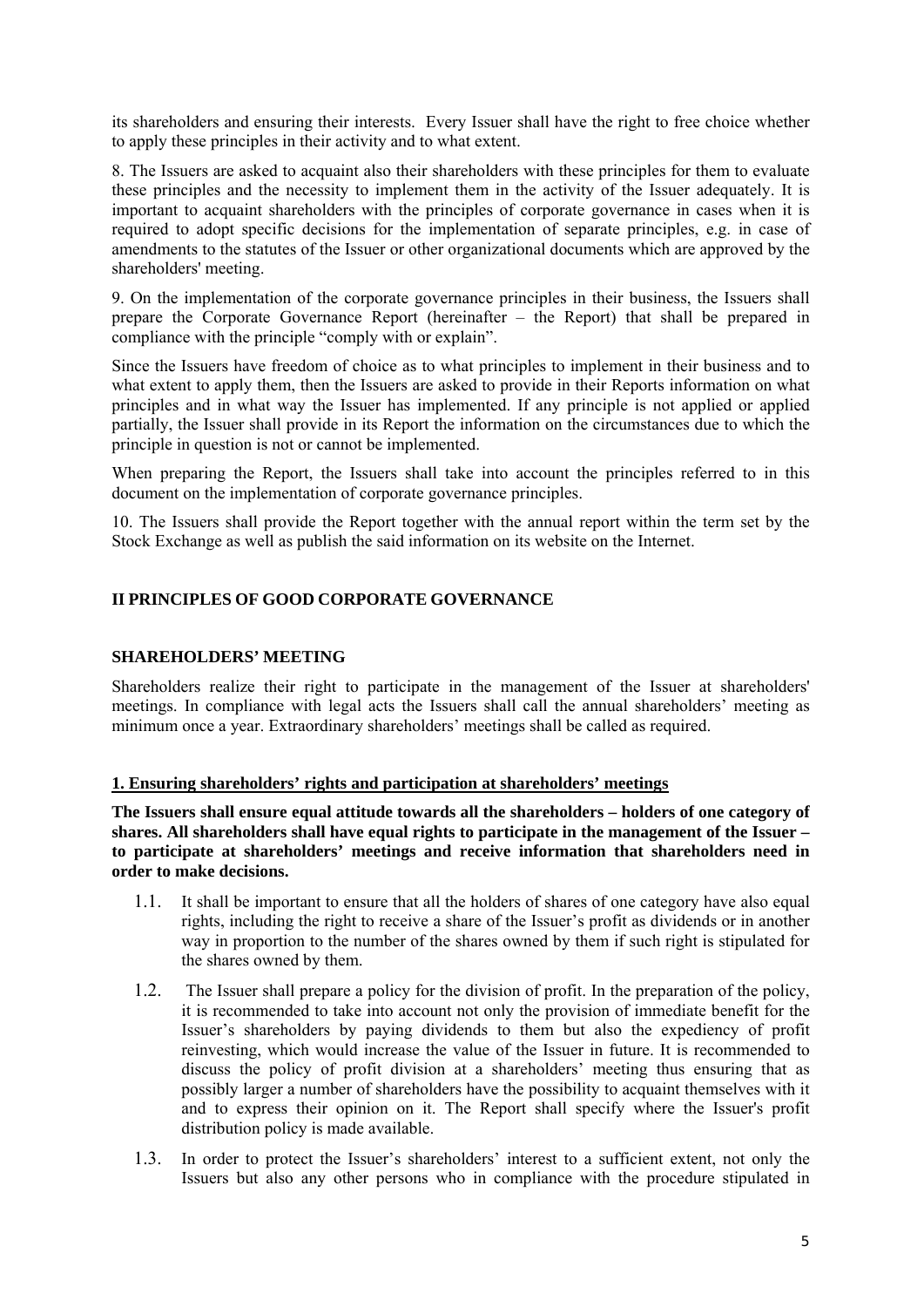legislative acts call, announce and organize a shareholders' meeting are asked to comply with all the issues referred to in these Recommendations in relation to calling shareholders' meetings and provision of shareholders with the required information.

- 1.4. Shareholders of the Issuers shall be provided with the possibility to receive in due time and regularly all the required information on the relevant Issuer, participate at meetings and vote on agenda issues. The Issuers shall carry out all the possible activities to achieve that as many as possible shareholders participate at meetings; therefore, the time and place of a meeting should not restrict the attendance of a meeting by shareholders. Therefore, it should not be admissible to change the time and place of an announced shareholders' meeting shortly before the meeting, which thus would hinder or even make it impossible for shareholders to attend the meeting.
- 1.5. The Issuers shall inform their shareholders on calling a shareholders' meeting by publishing a notice in compliance with the procedure and the time limits set forth in legislative acts. The Issuers are asked to announce the shareholders' meeting as soon as the decision on calling the shareholders' meeting has been taken; in particular, this condition applies to extraordinary shareholders' meetings. The information on calling a shareholders' meeting shall be published also on the Issuer's website on the Internet, where it should be published also at least in one foreign language. It is recommended to use the English language as the said other language so that the website could be used also by foreign investors. When publishing information on calling a shareholders' meeting, also the initiator of calling the meeting shall be specified.
- 1.6. The Issuer shall ensure that compete information on the course and time of the meeting, the voting on decisions to be adopted , as well as the agenda and draft decisions on which it is planned to vote at the meeting is available in due time to the shareholders. The Issuers shall also inform the shareholders whom they can address to receive answers to any questions on the arrangements for the shareholders' meeting and the agenda issues and ensure that the required additional information is provided to the shareholders.
- 1.7. The Issuer shall ensure that at least 14 (fourteen) days prior to the meeting the shareholders have the possibility to acquaint themselves with the draft decisions on the issues to be dealt with at the meeting, including those that have been submitted additionally already after the announcement on calling the meeting. The Issuer shall ensure the possibility to read a complete text of draft decisions, especially if they apply to voting on amendments to the Issuer's statutes, election of the Issuer's officials, determination of their remuneration, division of the Issuer's profit and other issues.
- 1.8. In no way may the Issuers restrict the right of shareholders to nominate representatives of the shareholders for council elections. The candidates to the council and candidates to other offices shall be nominated in due time so that the information on the said persons would be available to the shareholders to the extent as stipulated in Clause 1.9 of this Section as minimum 14 (fourteen) days prior to the shareholders' meeting.
- 1.9. Especially, attention should be paid that the shareholders at least 14 (fourteen) days prior to the shareholders' meeting have the possibility to acquaint themselves with information on council member candidates and audit committee member candidates whose approval is planned at the meeting. When disclosing the said information, also a short personal biography of the candidates shall be published.
- 1.10. The Issuer may not restrict the right of shareholders to consult among them during a shareholders' meeting if it is required in order to adopt a decision or to make clear some issue.
- 1.11. To provide shareholders with complete information on the course of the shareholders' meeting, the Issuer shall prepare the regulations on the course of shareholders' meeting, in which the agenda of shareholders' meeting and the procedure for solving any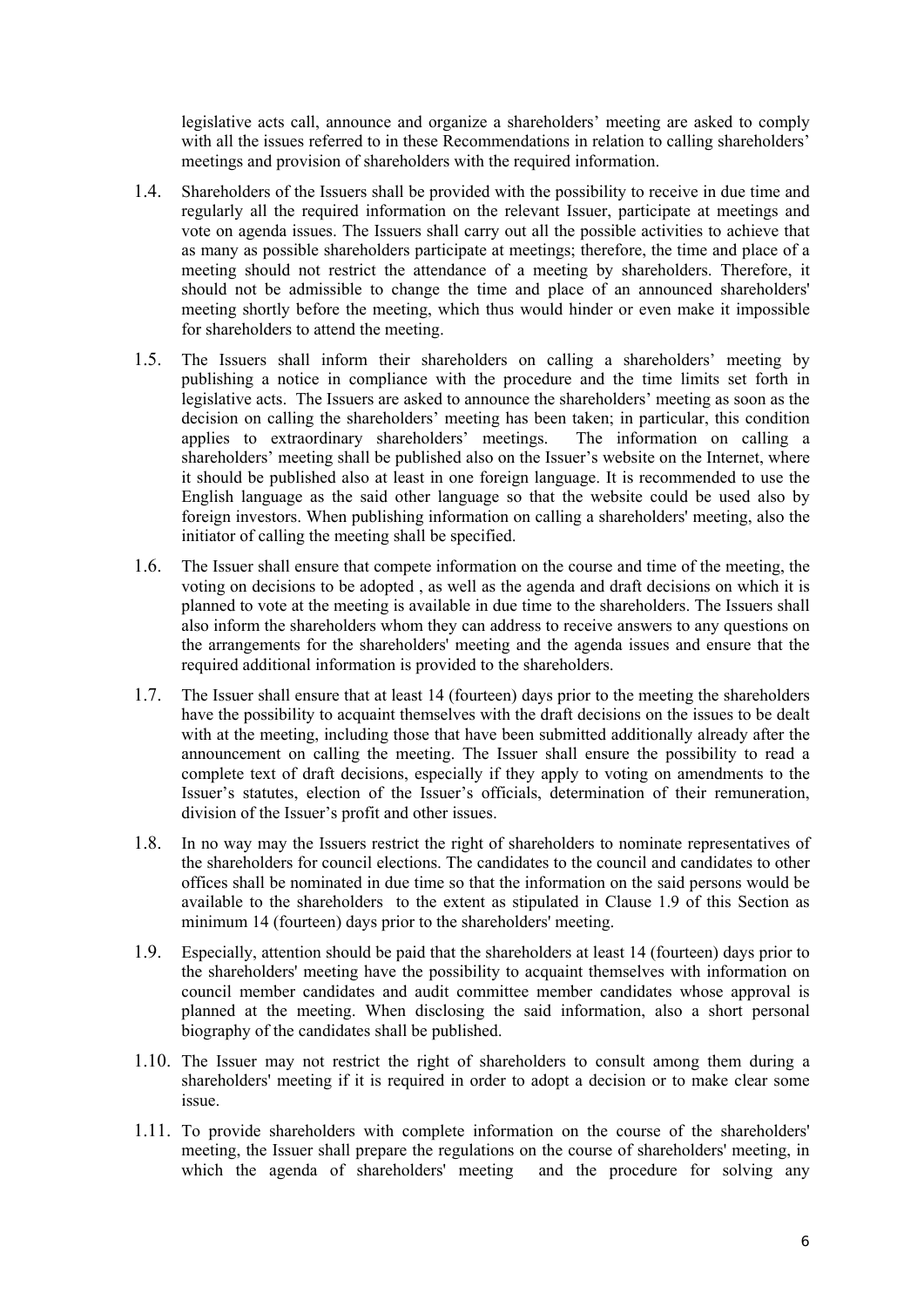organizational issues connected with the shareholders' meeting (e.g., registration of meeting participants, the procedure for the adoption of decisions on the issues to be dealt with at the meeting, the Issuer's actions in case any of the issues on the agenda is not dealt with, if it is impossible to adopt a decision etc.). The procedures adopted by the Issuer in relation to participation in voting shall be easy to implement.

- 1.12. The Issuer shall ensure that during the shareholders' meeting the shareholders have the possibility to ask questions to the candidates to be elected at the shareholders' meeting and other attending representatives of the Issuer. The Issuer shall have the right to set reasonable restrictions on questions, for example, excluding the possibility that one shareholder uses up the total time provided for asking of questions and setting a time limit of speeches.
- 1.13. When entering the course and contents of discussions on the agenda issues to be dealt with at the shareholders' meeting in the minutes of shareholders' meeting, the chairperson of the meeting shall ensure that, in case any meeting participant requires it, particular debates are reflected in the minutes or that shareholder proposal or questions are appended thereto in written form.

## **2. Participation of members and member candidates of the Issuer's management institutions at shareholders' meetings**

## **Shareholders' meetings shall be attended by the Issuer's board members, auditors, and as possibly many council members.**

- 2.1. The attendance of members of the Issuer's management institutions and auditor at shareholders' meetings shall be necessary to ensure information exchange between the Issuer's shareholders and members of management institutions as well as to fulfill the right of shareholders to receive answers from competent persons to the questions submitted. The attendance of the auditor shall not be mandatory at shareholders' meetings at which issues connected with the finances of the Issuer are not dealt with. By using the right to ask questions shareholders have the possibility to obtain information on the circumstances that might affect the evaluation of the financial report and the financial situation of the Issuer.
- 2.2. Shareholders' meetings shall be attended by the Issuer's official candidates whose election is planned at the meeting. This shall in particular apply to council members. If a council member candidate or auditor candidate is unable to attend the shareholders' meeting due to an important reason, then it shall be admissible that this person does not attend the shareholders' meeting. In this case, all the substantial information on the candidate shall be disclosed before the shareholders' meeting.
- 2.3. During shareholders' meetings, the participants must have the possibility to obtain information on officials or official candidates who do not attend the meeting and reasons thereof. The reason of non-attendance should be entered in the minutes of shareholders' meeting.

# **BOARD**

The board is the Issuer's executive institution, which manages and represents the Issuer in its everyday business, therefore the Issuer shall ensure that it is efficient, able to take decisions, and committed to increase the value of the company, therefore its obligations and responsibilities have to be clearly determined.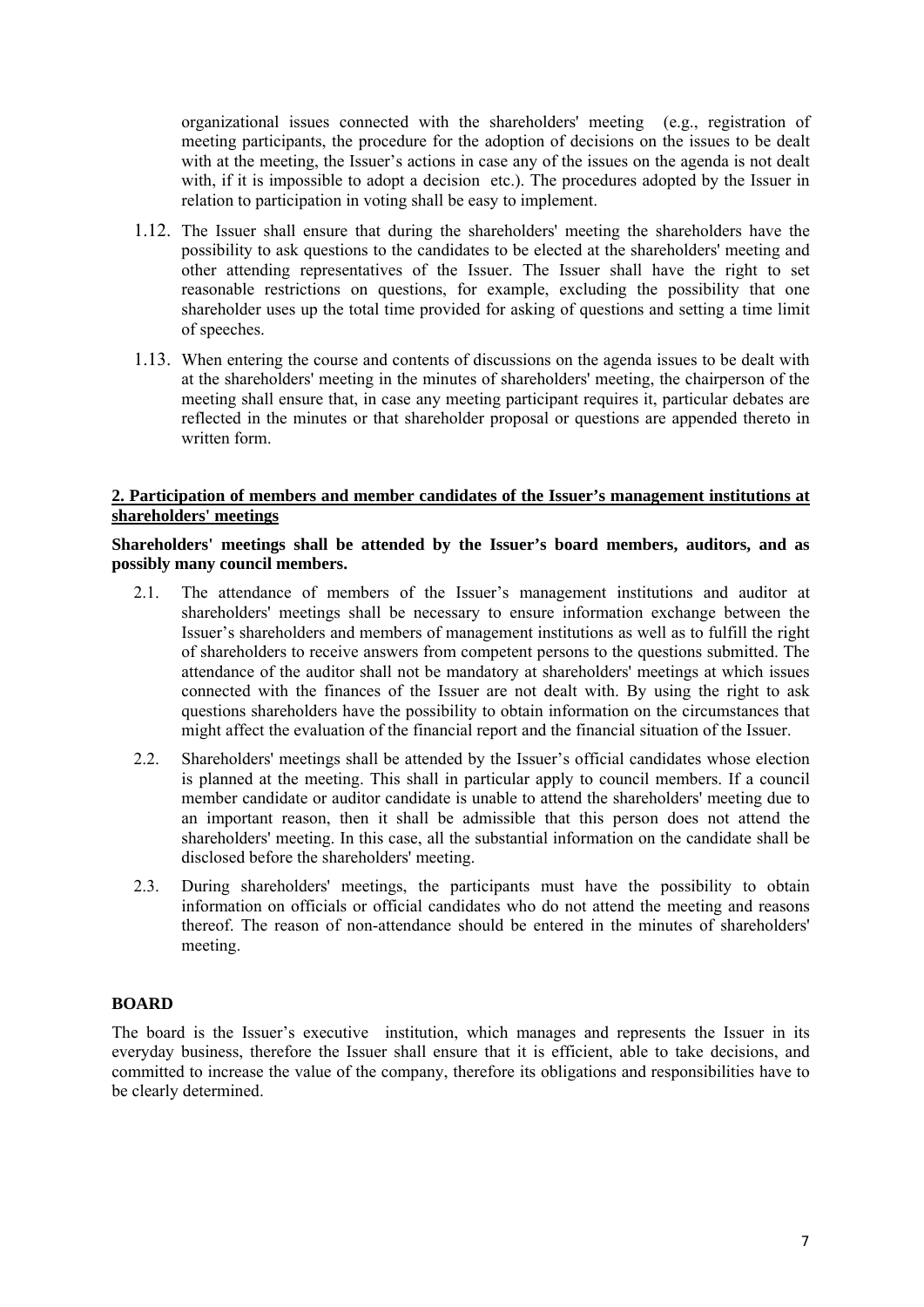## **3. Obligations and responsibilities of the Board**

## **The Issuers shall clearly and expressively determine the obligations and authorities of the board and responsibilities of its members, thus ensuring a successful work of the board and an increase in the Issuer's value.**

- 3.1. The board shall have the obligation to manage the business of the Issuer, which includes also the responsibility for the realization of the objectives and strategies determined by the Issuer and the responsibility for the results achieved. The board shall be responsible for the said to the council and the shareholders' meeting. In fulfillment of its obligations, the board shall adopt decisions guided by interests of all the shareholders and preventing any potential conflict of interests.
- 3.2. The powers of the board shall be stipulated in the Board Regulations or a similar document, which is to be published on the website of the Issuer on the Internet. This document must be also available at the registered office of the Issuer.
- 3.3. The board shall be responsible also for the compliance with all the binding regulatory acts, risk management, as well as the financial activity of the Issuer.
- 3.4. The board shall perform certain tasks, including:
	- 1) corporate strategies, work plan, risk control procedure, assessment and advancement of annual budget and business plans, ensuring control on the fulfillment of plans and the achievement of planned results ;
	- 2) selection of senior managers of the Issuer, determination of their remuneration and control of their work and their replacement, if necessary, in compliance with internal procedures (e.g. personnel policy adopted by the Issuer, remuneration policy etc.);
	- 3) timely and qualitative submission of reports, ensuring also that the internal audits are carried out and the disclosure of information is controlled.
- 3.5. In annual reports, the board shall confirm that the internal risk procedures are efficient and that the risk management and internal control have been carried out in compliance with the said control procedures throughout the year.
- 3.6. It shall be preferable that the board submits decisions that determine the objectives and strategies for achievement thereof (participation in other companies, acquisition or alienation of property, opening of representation offices or branches, expansion of business etc) to the Issuer's council for approval.

## **4. Board composition and requirements for board members**

## **A board composition approved by the Issuer shall be able to ensure sufficiently critical and independent attitude in assessing and taking decisions.**

- 4.1. In composing the board, it shall be observed that every board member has appropriate education and work experience. The Issuer shall prepare a summary of the requirements to be set for every board member, which specifies the skills, education, previous work experience and other selection criteria for every board member.
- 4.2. On the Issuer's website on the Internet, the following information on every Issuer's board member shall be published: name, surname, year of birth, education, office term, position, description of the last three year's professional experience, number of the Issuer's or its parent companies/subsidiaries shares owned by the member, information on positions in other capital companies.
- 4.3. In order to fulfill their obligations successfully, board members must have access in due time to accurate information on the activity of the Issuer. The board must be capable of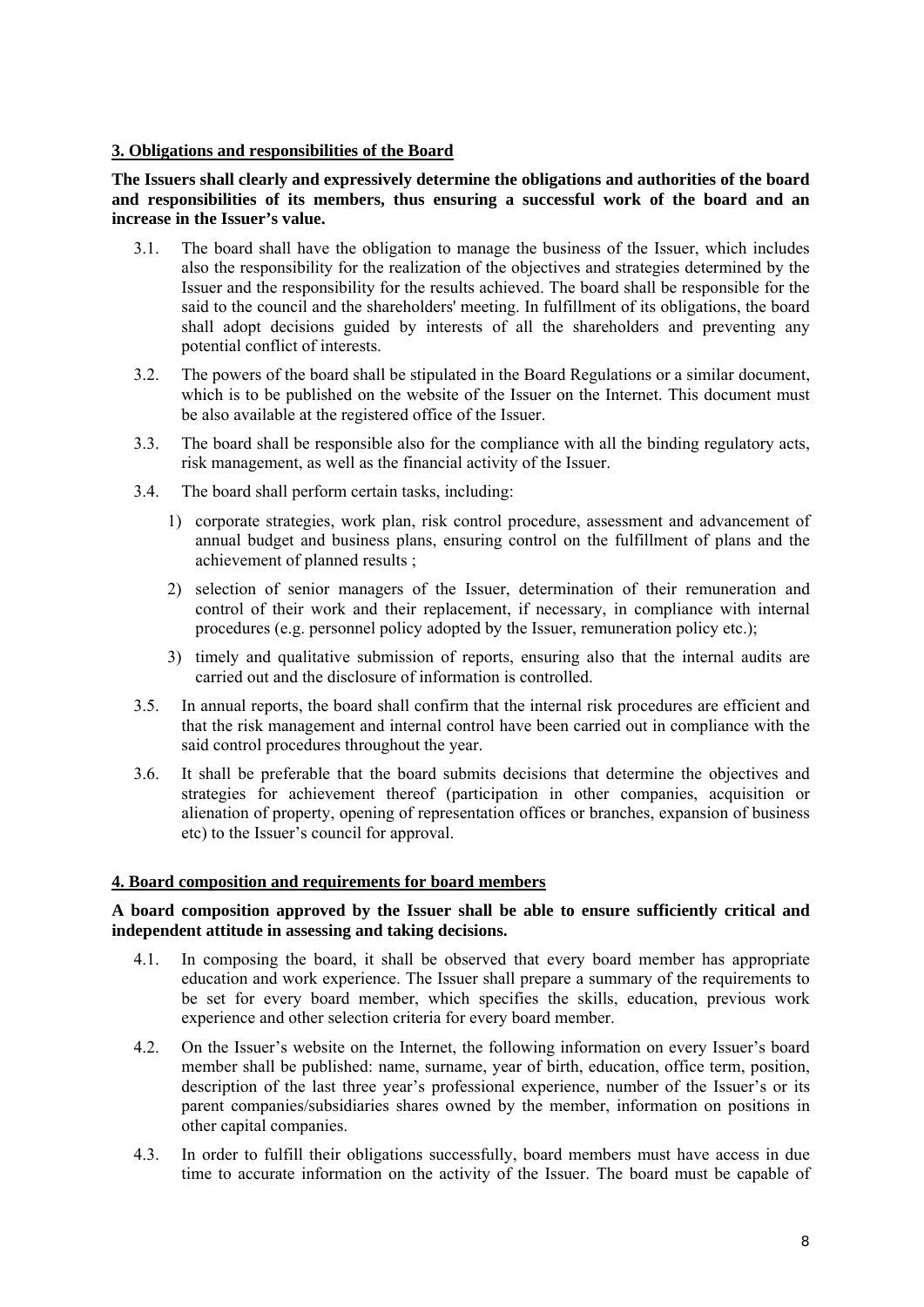providing an objective evaluation on the activity of the Issuer. Board members must have enough time for the performance of their duties.

4.4. It is not recommended to elect one and the same board member for more than four successive terms. The Issuer has to evaluate whether its development will be facilitated in the result of that and whether it will be possible to avoid a situation where greater power is concentrated in hands of one or a number of separate persons due to their long-term work at the Issuer. If, however, such election is admitted, it shall be recommended to consider to change the field of work of the relevant Board member at the Issuer.

## **5. Identification of interest conflicts in the work of board members**

**Every board member shall avoid any interest conflicts in his/her work and be maximally independent from any external circumstances and willing to assume responsibility for the decisions taken and comply with the general ethical principles in adopting any decisions connected with the business of the Issuer.** 

5.1 It shall be the obligation of every board member to avoid any, even only supposed, interest conflicts in his/her work. In taking decisions, board members shall be guided by the interests of the Issuer and not use the cooperation offers proposed to the Issuer to obtain personal benefit.

5.2 On the occurrence of any interest conflict or even only on its possibility, a board member shall notify other board members without delay. Board members shall notify on any deal or agreement the Issuer is planning to conclude with a person who has close relationship or is connected with the board member in question, as well as inform on any interest conflicts occurred during the validity period of concluded agreements.

For the purposes of these Recommendations the following shall be regarded as persons who have close relationship with a board member: spouses, a relative, including kinship of second degree or brother-in-law of first degree, or persons with whom the board member has had a common household for at least one year. For the purposes of these recommendations the following shall be regarded as persons who are connected with a board member: legal persons where the board member or a closely related to him/her person is a board or council member, performs the tasks of an auditor or holds another managing office in which he or she could determine or affect the business strategy of the respective legal entity.

5.3 Board members should not participate in taking decisions that could cause an interest conflict.

## **COUNCIL**

In compliance with legal acts a council is the institution that supervises the Issuer and represents interests of shareholders between meetings in cases stipulated in the law and in the statutes of the Issuer, supervises the work of the board.

#### **6. Obligations and responsibilities of the council**

**The objective of the Issuer's council is to act in the interests of all the shareholders, ensuring that the value of the Issuer grows. The Issuer shall clearly determine the obligations of the council and the responsibility of the council members, as well as ensure that individual council members or groups thereof do not have a dominating role in decision making.**

6.1 The functions of the council shall be set forth in the council regulation or a document equated thereto that regulates the work of the council, and it shall be published on the Issuer's website on the Internet. This document shall be also available at the Issuer's office.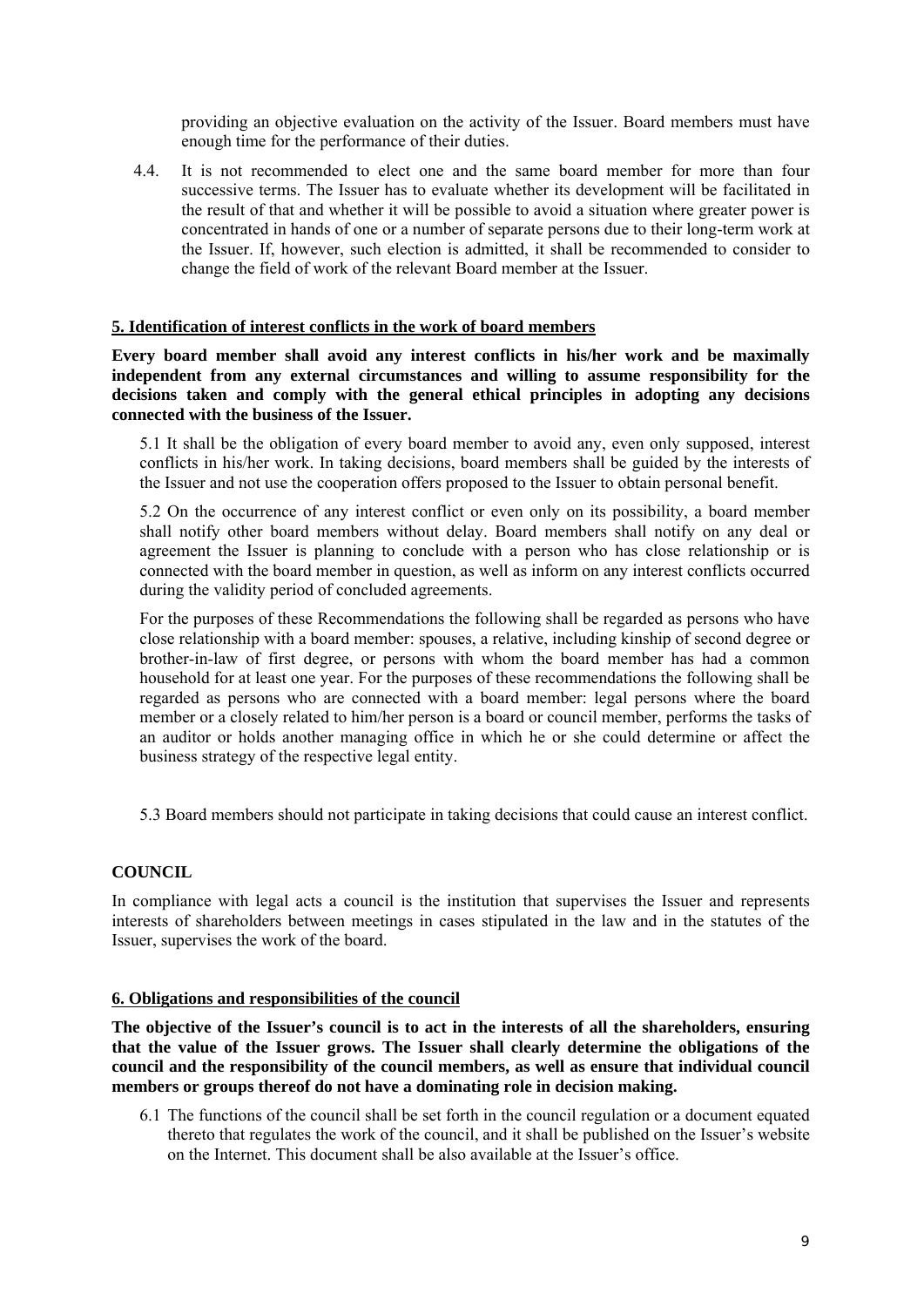- 6.2 The supervision carried out by the council over the work of the board shall include supervision over the achievement of the objectives set by the Issuer, the corporate strategy and risk management, the process of financial accounting, board's proposals on the use of the profit of the Issuer, and the business performance of the Issuer in compliance with the requirements of regulatory acts. The council should discuss every of the said matters and express its opinion at least annually, complying with frequency of calling council meetings as laid down in regulatory acts, and the results of discussions shall be reflected in the minutes of the council's meetings.
- 6.3 The council and every its member shall be responsible that they have all the information required for them to fulfill their duties, obtaining it from board members and internal auditors or, if necessary, from employees of the Issuer or external consultants. To ensure information exchange, the council chairperson shall contact the Issuer's board, inter alia the board chairperson, on a regular basis and discuss all the most important issues connected with the Issuer's business and development strategy, business activities, and risk management.
- 6.4 When determining the functions of the council, it should be stipulated that every council member has the obligation to provide explanations in case the council member is unable to participate in council meetings. It shall be recommended to disclose information on the council members who have not attended more than a half of the council meetings within a year of reporting, providing also the reasons for non-attendance.

## **7. Council composition and requirements for council members**

## **The council structure determined by the Issuer shall be transparent and understandable and ensure sufficiently critical and independent attitude in evaluating and taking decisions.**

- 7.1 The Issuer shall require every council member as well as council member candidate who is planned to be elected at a shareholders' meeting that they submit to the Issuer the following information: name, surname, year of birth, education, office term as a council member, description of the last three year's professional experience, number of the Issuer's or its parent companies/subsidiaries shares owned by the member, information on positions in other capital companies. The said information shall be published also on the Issuer's website on the Internet, providing, in addition to the said information, also the term of office for which the council member is elected, its position, including also additional positions and obligations, if any.
- 7.2 When determining the requirements for council members as regards the number of additional positions, attention shall be paid that a council member has enough time to perform his or her duties in order to fulfill their duties successfully and act in the interests of the Issuer to a full extent.
- 7.3 In establishing the Issuer's council, the qualification of council members should be taken into account and assessed on a periodical basis. The council should be composed of individuals whose knowledge, opinions and experience is varied, which is required for the council to fulfill their tasks successfully.
- 7.4 Every council member in his or her work shall be as possibly independent from any external circumstances and have the will to assume responsibility for the decisions taken and comply with the general ethical principles when taking decisions in relation to the business of the Issuer.
- 7.5 It is impossible to compile a list of all the circumstances that might threaten the independence of council members or that could be used in assessing the conformity of a certain person to the status of an independent council member. Therefore, the Issuer, when assessing the independence of council members, shall be guided by the independence criteria of council members specified in the Annex hereto.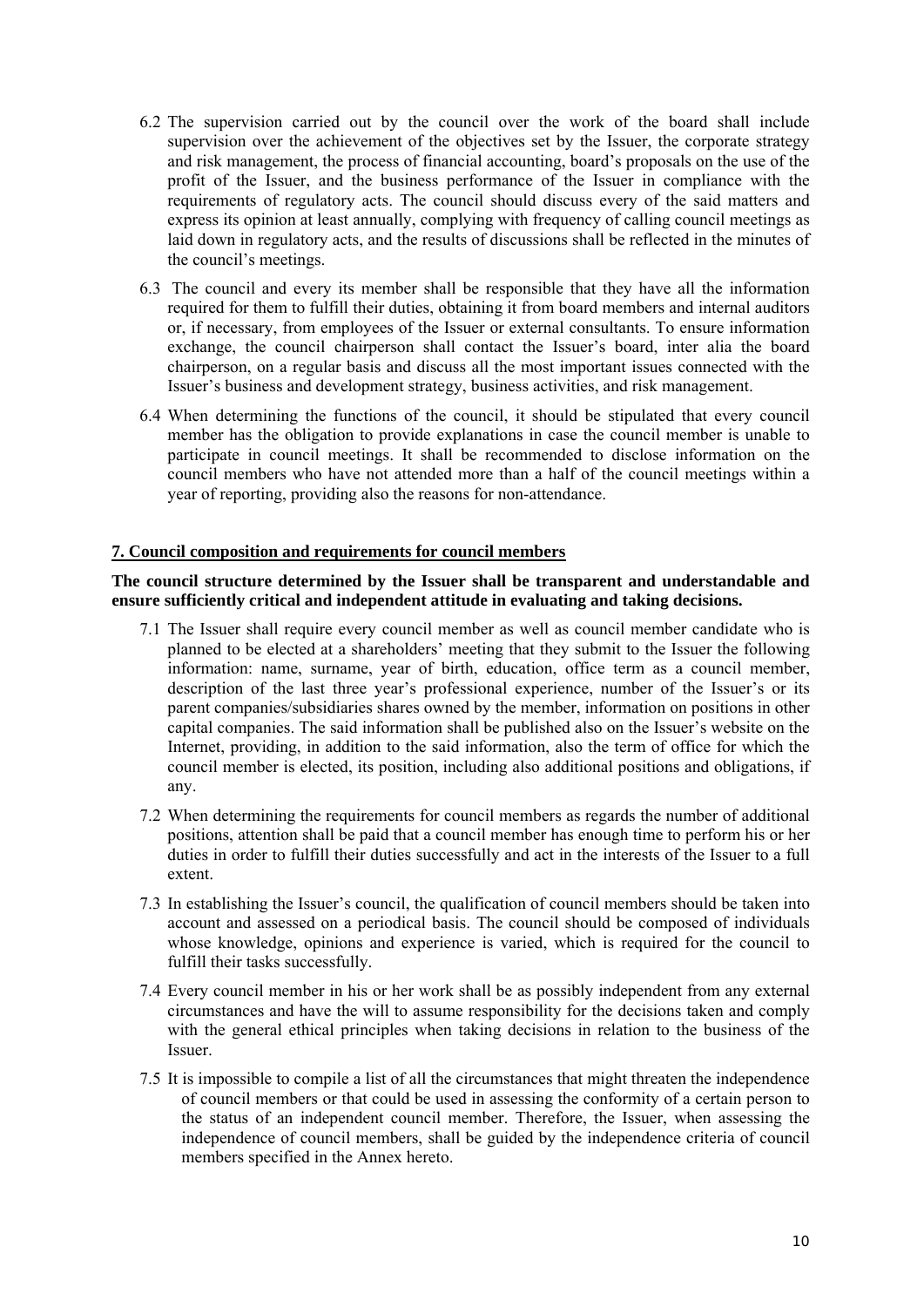- 7.6 It shall be recommended that at least a half of council members are independent according to the independence criteria specified in the Annex hereto. If the number of council members is an odd number, the number of independent council members may be one person less than the number of the council members who do not conform to the independence criteria specified in the Annex hereto.
- 7.7 As independent shall be considered persons that conform to the independence criteria specified in the Annex hereto. If a council member does not conform to any of to the independence criteria specified in the Annex hereto but the Issuer does consider the council member in question to be independent, then it shall provide an explanation of its opinion in detail on the tolerances permitted.
- 7.8 The conformity of a person to the independence criteria specified in the Annex hereto shall be evaluated already when the council member candidate in question has been nominated for election to the council. The Issuer shall specify in the Report who of the council members are to be considered as independent every year.

## **8. Identification of interest conflicts in the work of council members**

**Every council member shall avoid any interest conflicts in his/her work and be maximally independent from any external circumstances. Council members shall comply with the general ethical principles in adopting any decisions connected with the business of the Issuer and assume responsibility for the decisions taken.** 

- 8.1 It shall be the obligation of every council member to avoid any, even only supposed, interest conflicts in his/her work. When taking decisions, board members shall be guided by the interests of the Issuer and not use the cooperation offers proposed to the Issuer to obtain personal benefit.
- 8.2 On the occurrence of any interest conflict or even only on its possibility, a council member shall notify other council members without delay. Council members shall notify on any deal or agreement the Issuer is planning to conclude with a person who has close relationship or is connected with the council member in question, as well as inform on any interest conflicts occurred during the validity period of concluded agreements.

For the purposes of these recommendations the following shall be regarded as persons who have close relationship with a council member: spouses, a relative, including kinship of second degree or brother-in-law of first degree, or persons with whom the council member has had a common household for at least one year. For the purposes of these recommendations the following shall be regarded as persons who are connected with a council member: legal persons where the council member or a closely related to him/her person is a board or council member, performs the tasks of an auditor or holds another managing office in which he or she could determine or affect the business strategy of the respective legal entity.

8.3 A council member who is in a possible interest conflict should not participate in taking decisions that might be a cause of an interest conflict.

## **DISCLOSURE OF INFORMATION**

Good practice of corporate governance for an Issuer whose shares are included in the market regulated by the Stock Exchange means that the information disclosed by the Issuer has to provide a view on the economic activity of the Issuer and its financial results. This facilitates a justified determination of the price of financial instruments in public circulation as well as the trust in finance and capital markets. Disclosure of information is closely connected with investor relations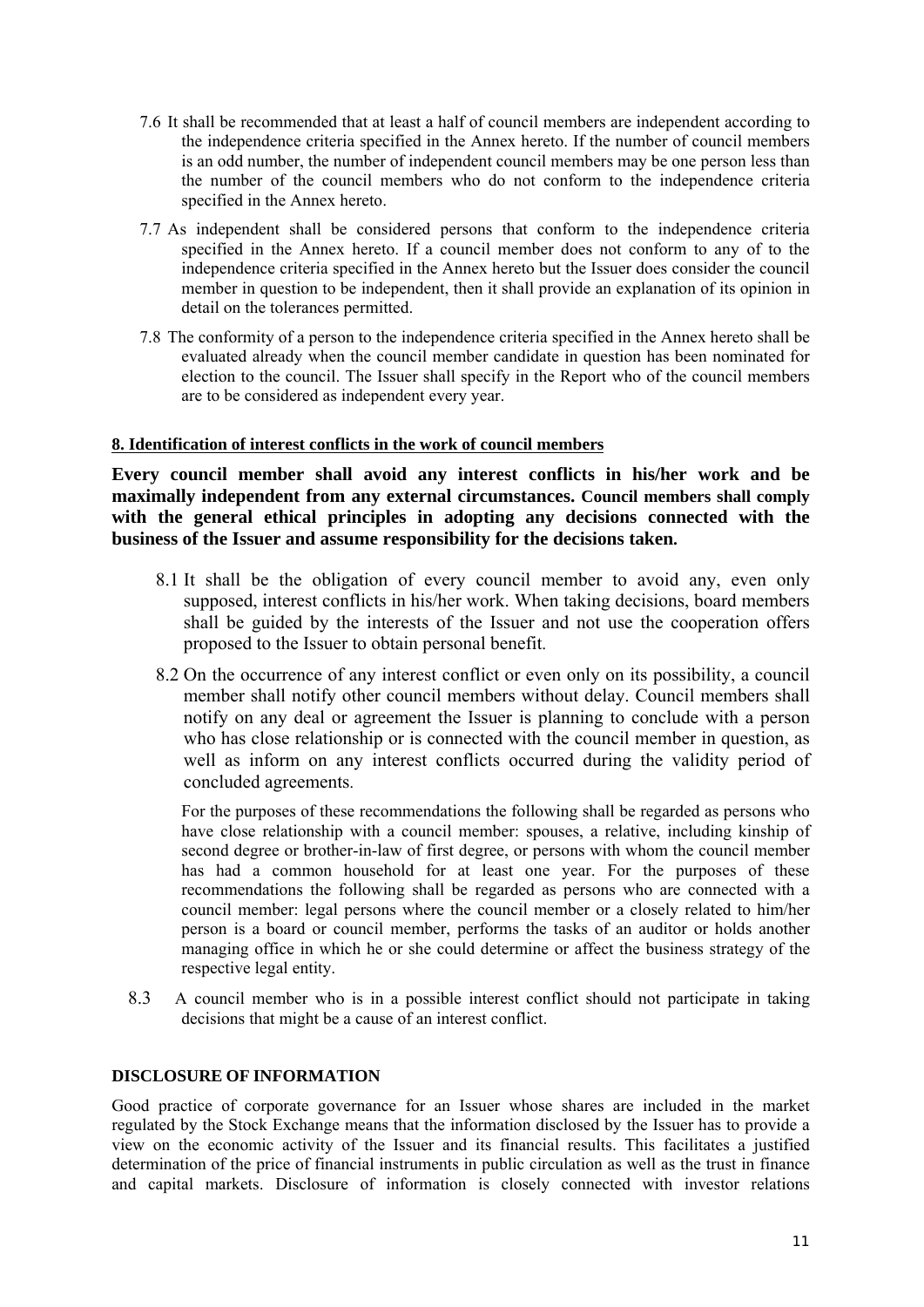(hereinafter – the IR), which can be defined as the process of developing Issuer's relations with its potential and existing investors and other parties interested in the business of the Issuer.

## **9. Transparency of the Issuer's business**

**The information disclosed by the Issuers shall be provided in due time and allowing the shareholders to assess the management of the Issuer, to get an idea on the business of the company and its financial results, as well as to take grounded decisions in relation to the shares owned by them.** 

- 9.1 The structure of corporate governance shall be established in a manner that ensures provision of timely and exhaustive information on all the substantial matters that concern the Issuer, including its financial situation, business results, and the structure of owners.
- 9.2 The information disclosed shall be checked, precise, unambiguous and prepared in compliance with high-quality standards.
- 9.3 The Issuers should appoint a person who would be entitled to contact the press and other mass media on behalf on the Issuer, thus ensuring uniform distribution of information and evading publication of contradictory and untruthful information, and this person could be contacted, if necessary, by the Stock Exchange and investors.
- 9.4 The Issuers should ensure timely and compliant with the existing requirements preparation and disclosure of financial reports and annual reports of the Issuer. The procedure for the preparation of reports should be stipulated in the internal procedures of the Issuer.

#### **10. Investor relations**

**Considering that financial instruments of the Issuers are offered on a regulated market, also such activity sphere of the Issuers as investor relations (hereinafter – the IR) and the development and maintaining thereof is equally important, paying special attention to that all the investors have access to equal, timely and sufficient information.** 

- 10.1 The main objectives of the IR are the provision of accurate and timely information on the business of the Issuer to participants of finance market, as well as the provision of a feedback, i.e. receiving references from the existing and potential investors and other persons. In the realization of the IR process, it shall be born in mind that the target group consists not only of institutional investors and finance market analysts. A greater emphasis should be put on individual investors, and more importance should be attached to informing other interested parties: employees, creditors and business partners.
- 10.2 The Issuer shall provide all investors with equal and easily accessible important information related to the Issuer's business, including financial position, ownership structure and management. The Issuer shall present the information in a clear and understandable manner, disclosing both positive and negative facts, thus providing the investors with a complete and comprehensive information on the Issuer, allowing the investor to assess all information available before the decision making.
- 10.3 A number of channels shall be used for the information flow in the IR. The IR strategy of the Issuer shall be created using both the possibilities provided by technologies (website) and relations with mass media and the ties with the participants of finance market. Considering the development stage of modern technologies and the accessibility thereof, the Internet is used in the IR of every modern company. This type of media has become one of the most important means of communications for the majority of investors.
- 10.4 The basic principles that should be observed by the Issuers in preparing the IR section of their websites: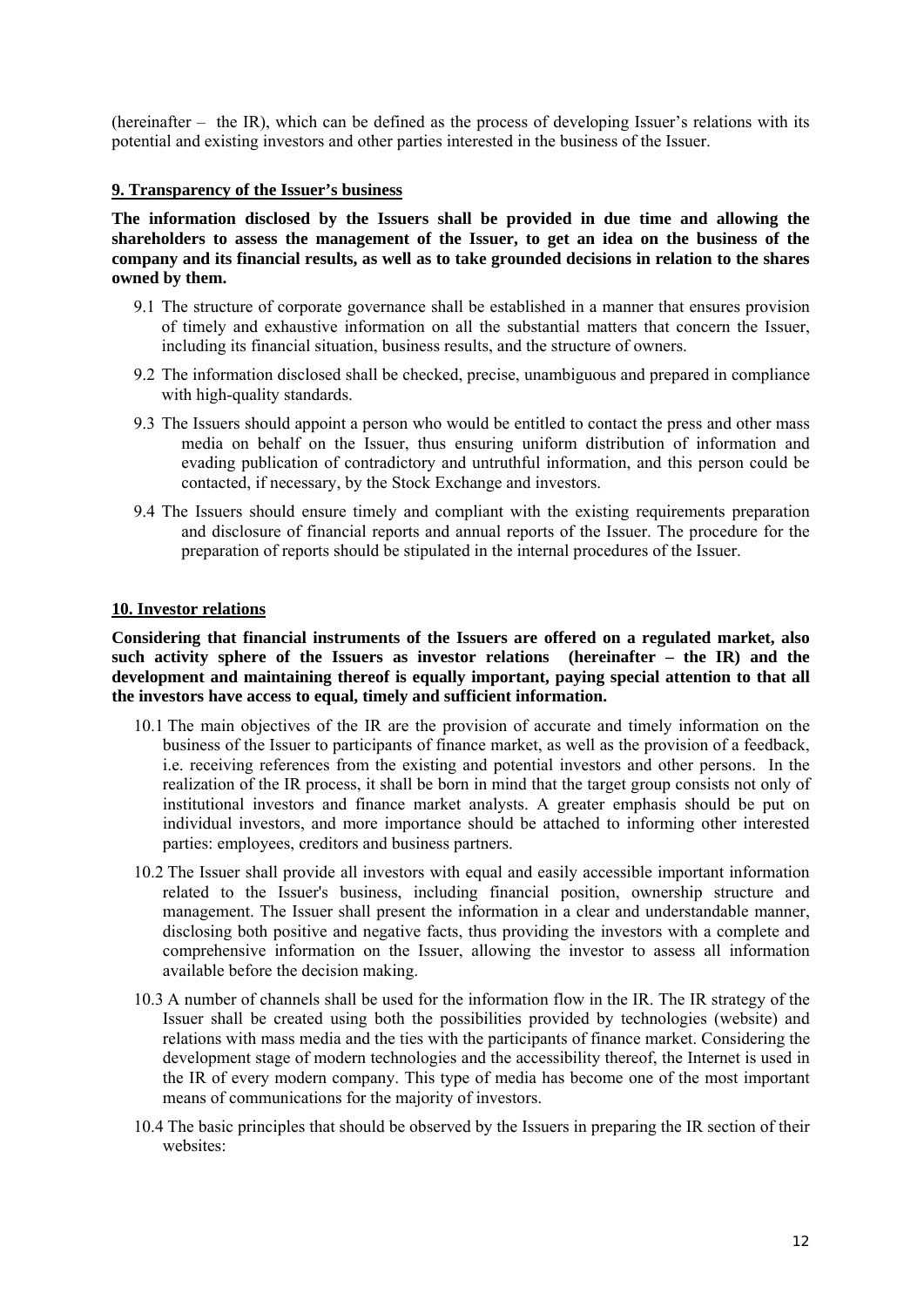- 1) The IR section of website shall be perceived not only as a store of information or facts but also as one of the primary means of communication by means of which it is possible to inform the existing and potential shareholders;
- 2) all the visitors of the IR section of website shall have the possibility to obtain conveniently all the information published there. Information on websites shall be published in all the foreign languages in which the Issuer normally distributes information so that in no way would foreign investors be discriminated, however, it shall be taken into account that information must be disclosed at least in Latvian and English;
- 4) It shall be recommended to consider a solution that would allow the existing and potential investors to maintain ties with the Issuer by using the IR section of website – submit questions and receive answers thereto, order the most recent information, express their opinions etc.;
- 5) the information published on websites shall be updated on a regular basis, and the news in relation to the Issuer and its business shall be published in due time. It shall not be admissible that outdated information that could mislead investors is found on websites;
- 6) after the website is created the creators themselves should assess the IR section of the website from the point of view of users – whether the information of interest can be found easily, whether the information published provides answers to the most important questions etc.
- 10.5 The Issuer shall ensure that at least the following information is contained in the IR section of website:
	- 1) general information on the Issuer history of its establishment and business, registration data, description of industry, main types of business;
	- 2) Issuer's Report ("*comply or explain*") on the compliance with the principles of corporate governance;
	- 3) Number of issued and paid financial instruments, specifying how many of them are included in a regulated market;
	- 4) information on shareholders' meetings, draft decisions to be examined, decisions adopted – at least for the last year of report ;
	- 5) Issuer's statutes;
	- 7) Issuer's board or council regulation or a document equated thereto that regulates its work, as well as the Issuer's remuneration policy (or a reference where it is made available) and the shareholders' meeting procedure regulation, if such has been adopted;
	- 8) Information on the performance of the Issuer's Audit Committee;
	- 9) information on present Issuer's council and board members (on each individually): work experience, education, number of the Issuer's shares owned by the member (as at the beginning of year; the information shall be updated as required but at least annually), information on positions in other capital companies, and the term of office of board and council members;
	- 10) Issuer's shareholders which/who own at least 5% of the Issuer's shares; and information on changes of shareholders;
	- 11) Financial reports and annual reports of the Issuer prepared in compliance with the procedure specified in legal acts and the Stock Exchange regulations;
	- 12) Any other information to be disclosed by the Issuer, e.g. information on any substantial events, Issuer's press releases, archived information on Issuer's financial and annual reports on previous periods etc.

## **INTERNAL CONTROL AND RISK MANAGEMENT**

The purpose of internal control and risk management is to ensure efficient and successful work of the Issuer, the truthfulness of the information disclosed and conformity thereof to the relevant regulatory acts and business principles. Internal control helps the board to identify the shortcomings and risks in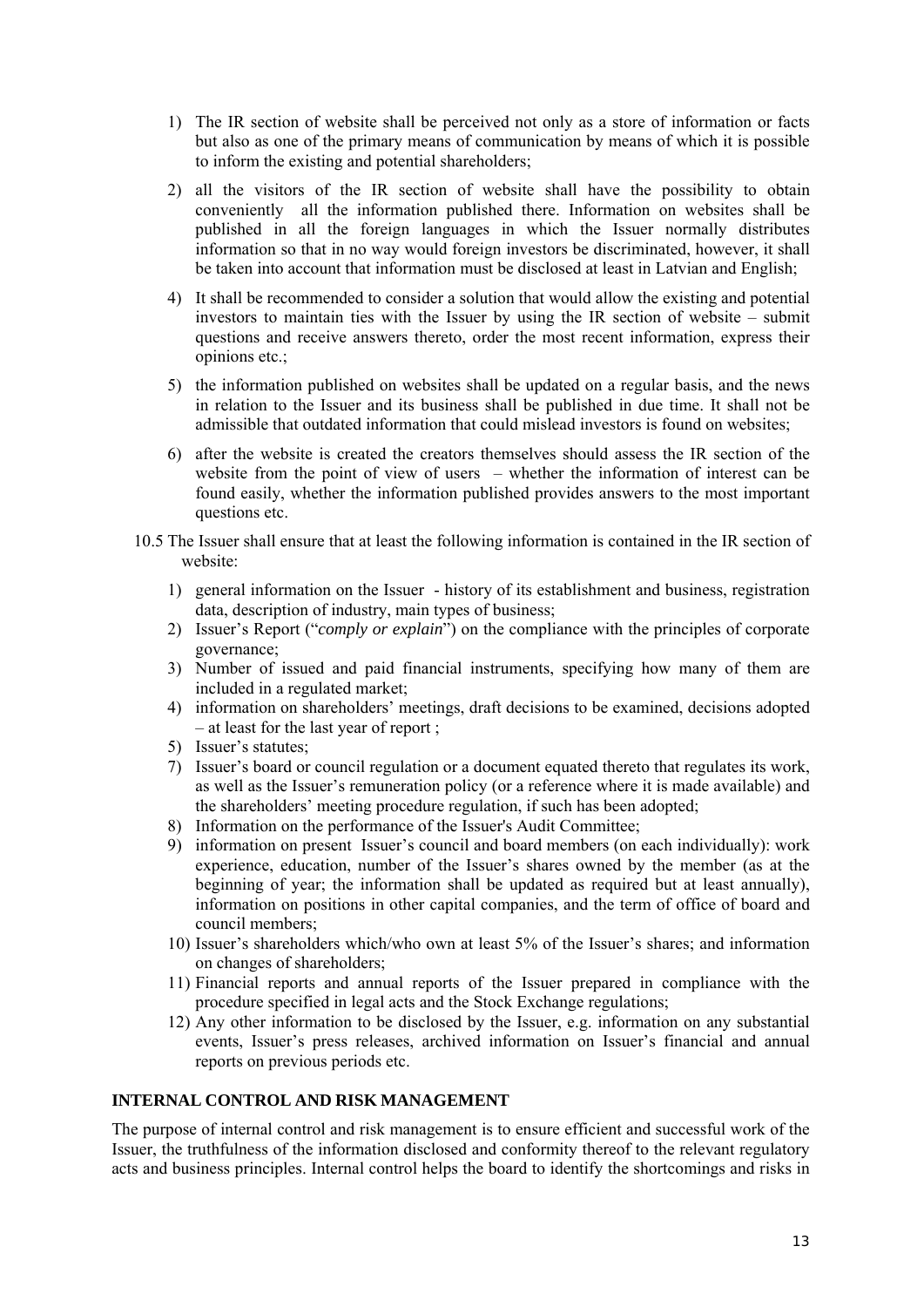the management of the Issuer as well as facilitates that the council's task - to supervise the work of the board - is fulfilled efficiently.

## **11. Principles of the Issuer's internal and external control**

## **To ensure successful work of the Issuer, it shall be necessary to plan regular its controls and to determine the procedure of internal and external (audit) control**.

- 11.1 To ensure successful operation, the Issuer shall control its work on a regular basis and define the procedure of internal control.
- 11.2 The objective of risk management is to ensure that the risks connected with the commercial activity of the Issuer are identified and supervised. To ensure an efficient risk management, it shall be necessary to define the basic principles of risk management. It is recommended to characterize the most essential potential and existing risks in relation to the business of the Issuer.
- 11.3 Auditors shall be granted access to the information required for the fulfillment of the auditor's tasks and the possibility to attend council and board meetings at which financial and other matters are dealt with.
- 11.4 Auditors shall be independent in their work and their task shall be to provide the Issuer with independent and objective auditing and consultation services in order to facilitate the efficiency of the Issuer's business and to provide support in achieving the objectives set for the Issuer's management by offering a systematic approach for the assessment and improvement of risk management and control processes.
- 11.5 It shall be recommended to carry out an independent internal control at least annually in order to assess the work of the Issuer, including its conformity to the procedures approved by the Issuer.
- 11.6 When approving an auditor, it is recommended that the term of office of one auditor is not the same as the term of office of the board.

## **12. Audit Committee**

# **The Audit Committee shall be established by a resolution of the Issuer's shareholders' meeting, and its operations and scope of responsibilities shall be set as guided by the legislation.**

12.1 The functions and responsibility of the Audit Committee should be specified in the regulation of the committee or a comparable document.

12.2 To assure an efficient functioning of the Audit Committee, it is recommended that at least three of its members have adequate knowledge in accounting and financial reporting, because issues related to the Issuer's financial reports and control are in the focus of the Audit Committee's operations.

12.3 All Audit Committee members shall have access to the information about the accounting principles practiced by the Issuer. Board shall advise the audit Committee as to the approaches to significant and unusual transactions, where alternative evaluations are possible, and shall ensure that the Audit Committee has access to all information that has been specified in the legislation.

12.4 The Issuer shall ensure that its officials, board members and staff release the information to the Audit Committee that is necessary for its operations. The Audit Committee should also be entitled to carry out an independent investigation in order to identify, within its scope, any violations in the Issuer' activities.

12. 5 Within its scope, the Audit Committee shall adopt resolutions, and is accountable to the shareholders' meeting for its operations.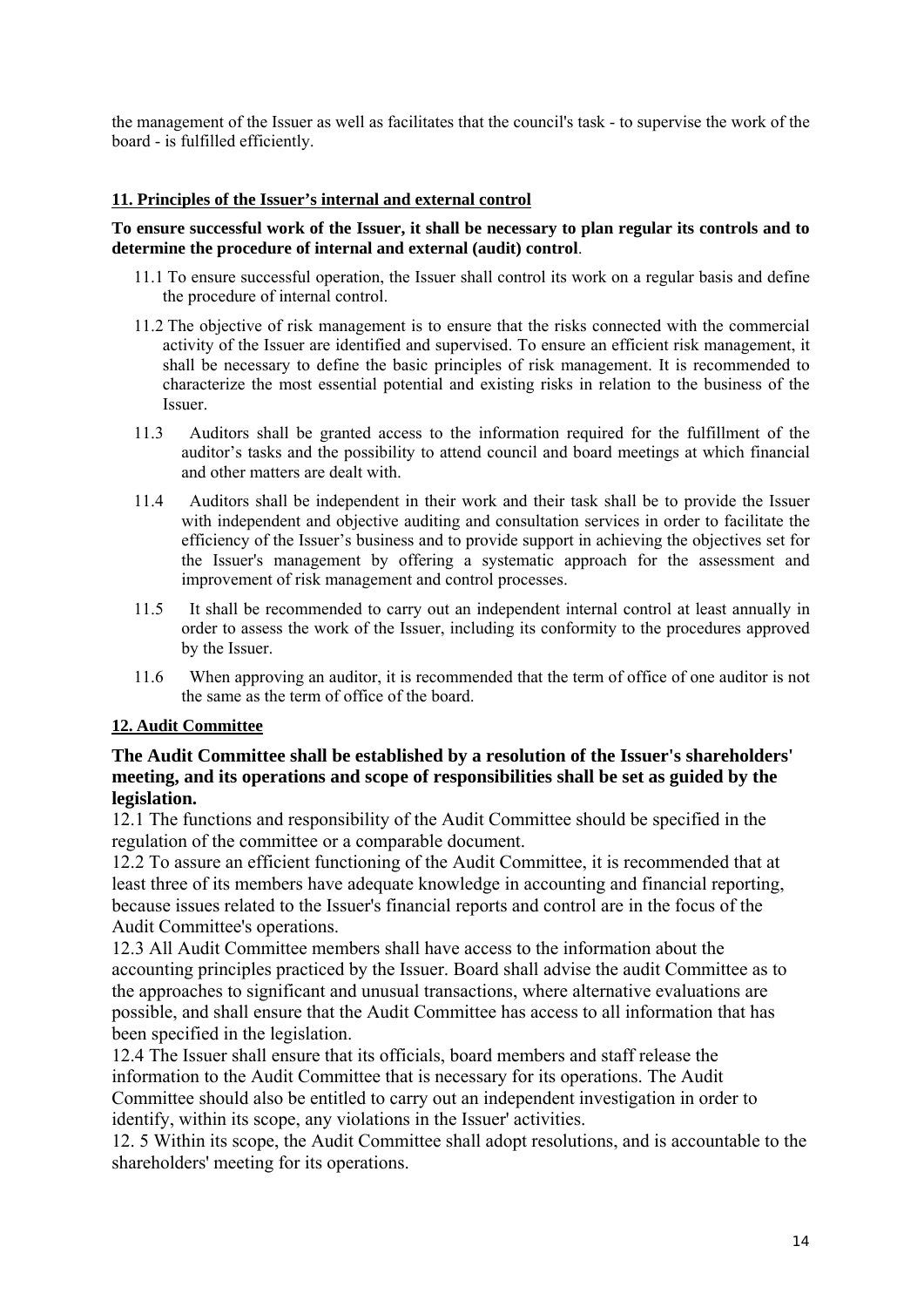## **REMUNERATION POLICY**

#### **13. General principles, types and criteria for setting remuneration**

**The policy of the remuneration of board and council members – type, structure and amount of remuneration - is one of the spheres where persons involved has a potentially greater risk to find themselves in an interest conflict situation. To avoid it, the Issuer shall develop a clear remuneration policy, specifying general principles, types and criteria for the remuneration to be awarded to the board or council members.** 

- 13.1 The Issuers are called on to develop a remuneration policy in which the main principles for setting the remuneration, possible remuneration schemes and other essential related issues are determined. While preparing the remuneration policy Issuer should ensure that the remuneration of management and supervisory board members is proportionate to the remuneration of the Issuer's executive and managing directors and other employees.
- 13.2 Without limiting the role and operations of the Issuer's management bodies responsible for setting remuneration to the board and council members, the drafting of the remuneration policy should be made a responsibility of the Issuer's board, which during the preparation of a draft policy should consult with the Issuer's council. In order to avoid conflicts of interest and to monitor the management board remuneration policy, the Issuer should appoint a responsible person having sufficient experience and knowledge in the field of remuneration for development of the remuneration policy.
- 13.3 Should the remuneration policy contain a remuneration structure with a variable part in the form of the Issuer's shares or share options or any other payments, including premiums, it should be linked to previously defined short-term and long-term goals and performance criteria. If remuneration depends on fulfillment of short-term goals only, it is not likely to encourage an interest in the company's growth and improved performance in the long-term. The scope and structure of the remuneration should depend on the business performance of the company, share price and other Issuer's events.
- 13.4 While setting the variable part of remuneration, Issuer should set limits on the variable component(s). The non-variable part of remuneration should be sufficient to allow the Issuer to withhold variable part of remuneration when necessary.
- 13.5 Where a variable part of remuneration provides Issuer's shares, share options or any other acquisition rights thereof, it should be desirable to prescribe a minimum non-used period of time.
- 13.6 Remuneration policy should include provisions that permit the Issuer to reclaim variable part of remuneration that were awarded on the basis of data which subsequently proved to be manifestly misstated. Such provision should be included in contracts concluded between the respective executives and the Issuer.
- 13.7 Remuneration schemes that include Issuer's shares as remuneration may theoretically cause loss to the Issuer's existing shareholders because the share price might drop due to a new issue of shares. Therefore, prior to the preparation and approval of this type of remuneration, it shall be required to assess the possible benefits or losses.
- 13.8 When preparing the remuneration policy where a variable part is in the form of the Issuer's shares or share options, the Issuer shall be obliged to disclose information on how the Issuer plans to ensure the amount of shares to be granted in compliance with the approved remuneration schemes– whether it is planned to obtain them by buying on a regulated market or by issuing new shares.
- 13.9 While drafting the remuneration policy and envisaging awarding options entitling to the Issuer's shares, the Stock Exchange rules regarding distribution of share options should be taken into account.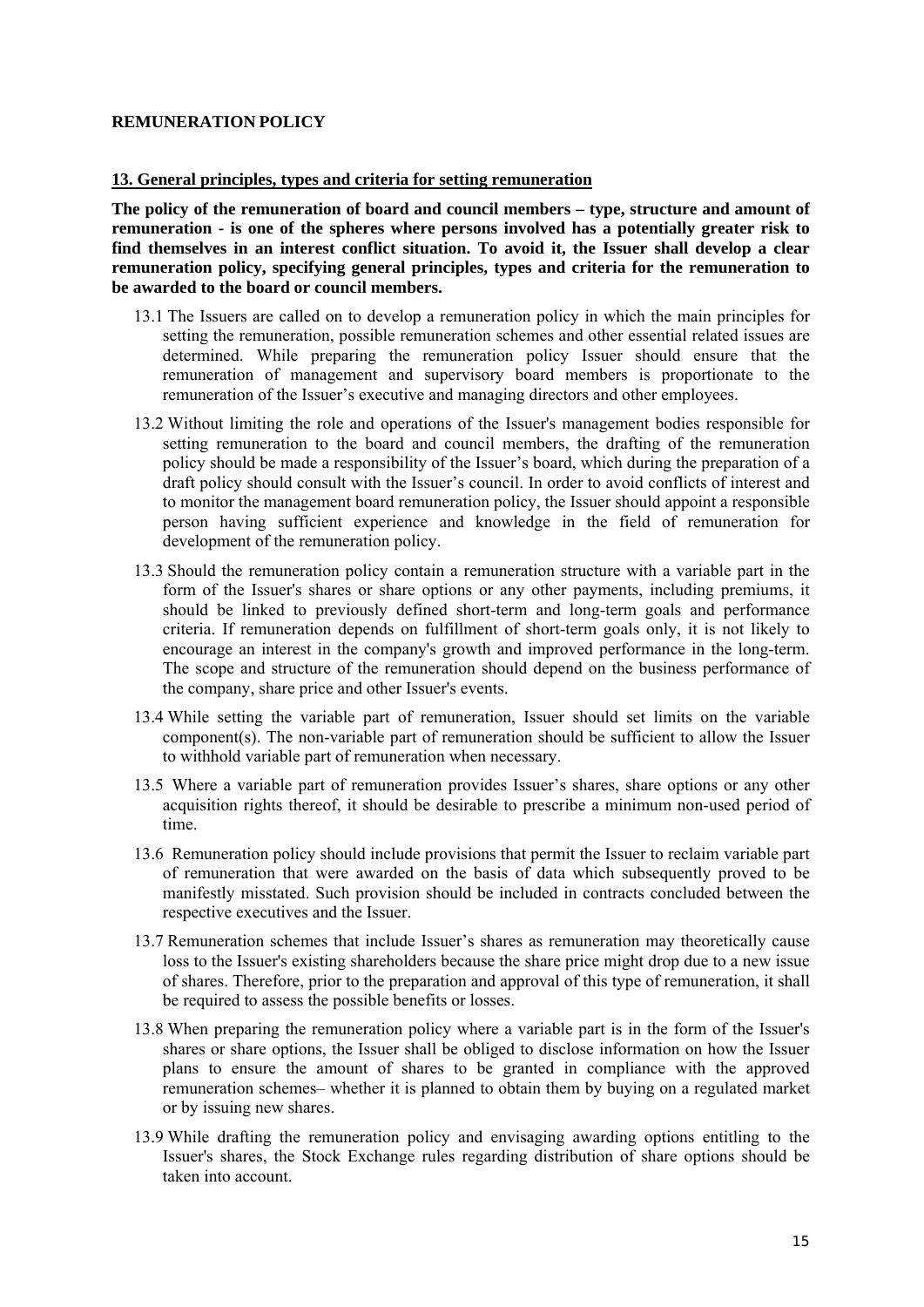- 13.10 While setting remuneration principles with regard to board and council members, they should include general approach as to compensations, if any, in cases when contracts with the said officials are terminated (termination payments). Termination payments should not be paid if the termination is due to inadequate performance.
- 13.11 It is recommended to set an adequate maximum amount of the termination payments which should not be higher than two years of the non-variable part of remuneration.

## **14. Remuneration Report**

**A clear and complete report on the remuneration policy with regard to the management body members of the Issuer should be made available to the shareholders. Public disclosure of the said information would allow the existing and potential shareholders to carry out a comprehensive evaluation of the Issuer's approach the remuneration issues; consequently, the Issuer's responsible body shall draft and made public the Remuneration Report.** 

14.1 The Issuer is obliged to make public the Remuneration Report – a complete report on the remuneration policy applied to the members of the Issuer's management bodies. Remuneration Report may be a separate document, or may integrated in a special chapter of the Report prepared by the Issuer as recommended by Item 9 of the Introduction of the present Recommendations. The Remuneration Report should be posted on the Issuers website.

14.2 Remuneration Report should contain at least the following information:

1) Information as to the application of the remuneration policy to board and council members in the previous financial year, specifying the material changes to the Issuer's remuneration policy compared to the previous reporting period;

2) The proportion between the fixed and variable part of the remuneration for the respective category of officials , including information with regard to vesting periods of variable part of remuneration;

3) Sufficient information as to linking the remuneration with performance. To consider the information sufficient, the report should contain:

- An explanation how the choice of performance criteria contributes to the long term interest of the Issuer;
- An explanation of the methods applied in order to determine whether performance criteria have been fulfilled;

4) Information about the Issuer's policy with regard to the contracts with the members of the Issuer's management bodies, the terms and conditions of the contracts (duration, notice deadlines about termination, including payments due in case of termination);

5) Information about the incentive schemes and the specifications and reasons for awarding any other benefits;

6) A description of any pension or early retirement schemes;

7) An overview of the remuneration paid to or any benefits received by each individual that has been board or council member in the reporting period – disclosing at least the information required in Items 14.5, 14.5 and 14.7 below.

14.3 To avoid overlapping of information, the Issuer, while preparing its Remuneration Report, may omit the information required in Items 14.2 1) to 7) above, provided it is a part of the Issuer's Remuneration Policy document. In such case, Remuneration Report should have a reference to the Remuneration Policy, together with an indication where it is made available.

14.4 If the Issuer believes that, as a result of following the provisions of Item 14.2 of these Recommendations sensitive business information might become public to the detriment of the Issuer's strategic position, the Issuer may not disclose such information and give the reasons.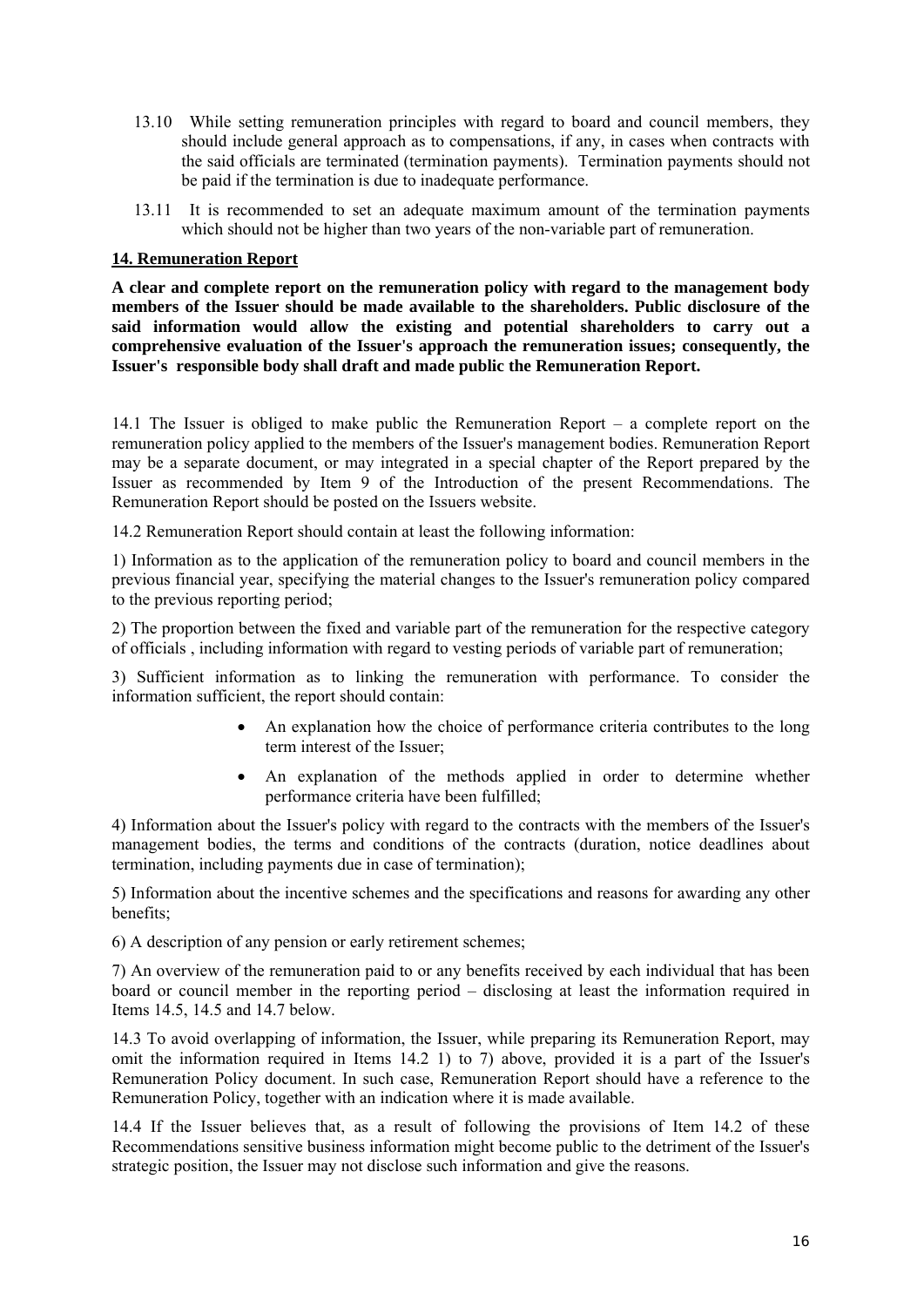14.5 The following remuneration and other benefits related information about each board and council member should be disclosed:

1) Total amount paid or outstanding (salary) for the year;

 2) Remuneration and other benefits received from any company associated with the Issuer. For the understanding of this Item, "associated undertaking" is a company according to the definition in Paragraph 1 of the Law on the Financial Instruments Market;

3) Remuneration paid as profit distribution or bonus, and the reasons for awarding such remuneration;

4) Compensation for fulfillment of duties in addition to the regular job responsibilities;

5) Compensations and any other payments received by or to be received by board or council member who has left the position during the accounting period:

6) Total value of any other benefits apart from those listed under Items 1) to 5) received as remuneration.

14.6 The following information should be disclosed with regard to the shares and/or share options or any other incentive schemes resulting in ownership of the Issuer's shares:

1) the number and holding conditions of shares or share options entitling to the Issuer's shares granted over the reporting period to the members of Issuer's management bodies;

2) The number of options exercised during the reporting period, entitling to the Issuer's shares, specifying the price and the number of shares obtained, or the unit value held by the member of the Issuer's management board in a share-related incentive scheme as at the end of the reporting year;

3) The number of non-exercised options entitling to the Issuer's shares as at the end of the reporting year, the share price in the contract, expiry date and the key rules for exercising the option;

4) Information changes, if any, introduced during the reporting period with regard to the provisions of the contracts on options entitling to the Issuer's shares (such as changes in the option exercising rules, change of expiry date etc.).

14.7 The following information should be disclosed with regard to savings or contributions to pension schemes of private pension funds:

1) the amount of contributions made by the Issuer, to the benefit of individuals, to a pension scheme or schemes, and the rules for disbursement of the pension capital;

2) the participation rules, including termination of participation, to the respective pension scheme, applicable the concrete individual.

14.8 Remuneration schemes involving awarding with the Issuer's shares, share options or any other tools resulting in ownership of the Issuer's shares shall be approved by the annual general meeting of shareholders. Shareholders' meeting, while resolving on approval of the remuneration scheme, need not resolve on its application to concrete individuals.

# **ANNEX III**

#### **INDEPENDENCE CRITERIA OF COUNCIL MEMBERS**

As independent shall be regarded a council member of the Issuer who:

1) has not been a board or council member of the Issuer, its associated company or a shareholder that controls the Issuer in the previous three years and does not hold the said office also within the time period when holding the office of a council member. A company associated with the Issuer shall mean a company which is included in the consolidated financial report of the Issuer or the consolidated report of which the Issuer is included in;